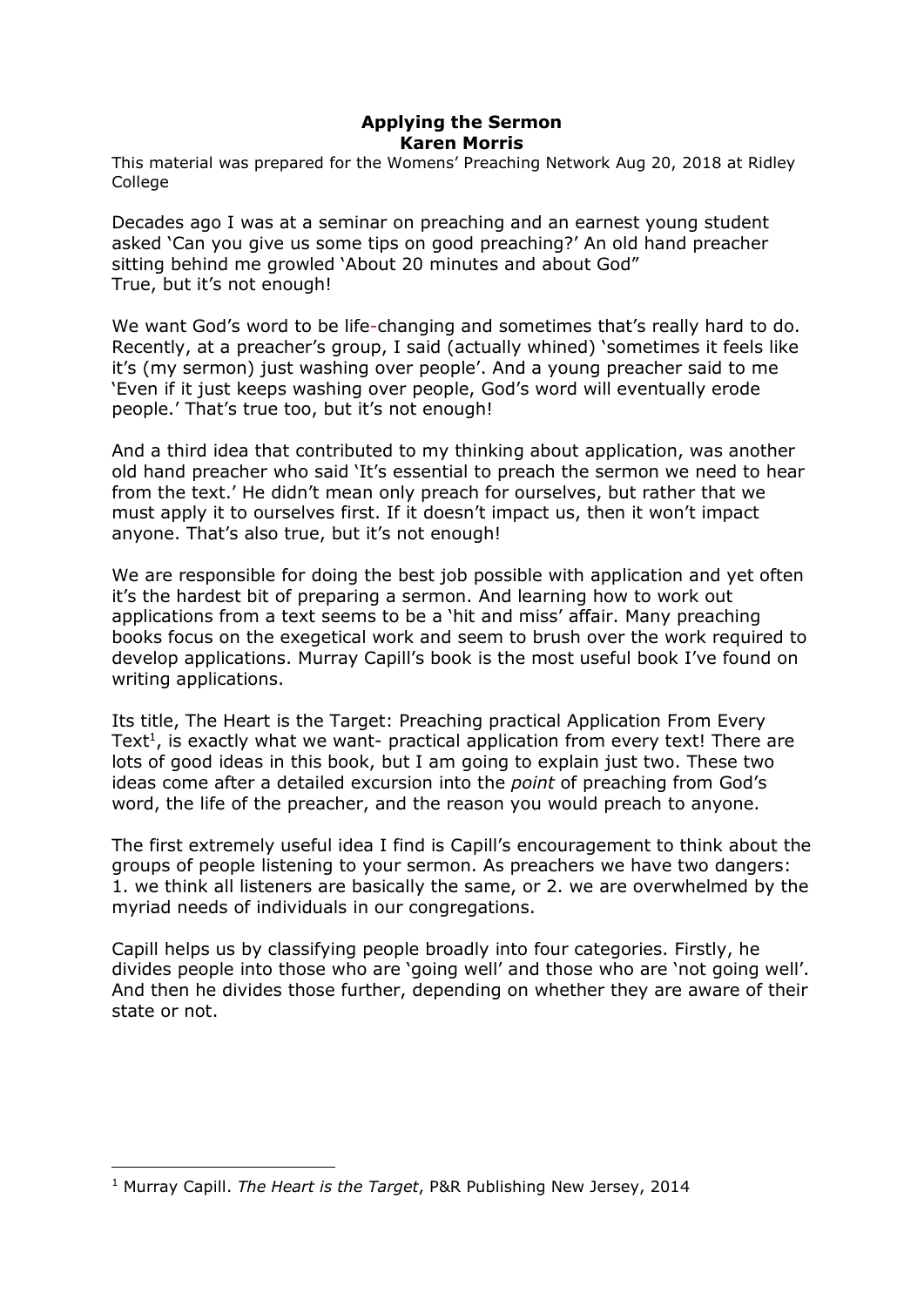|               | Not Going Well                               | Going Well                                  |
|---------------|----------------------------------------------|---------------------------------------------|
| Don't Know It |                                              |                                             |
|               | Arrogant/ Complacent<br>-Challenge/ Confront | Struggling/discouraged<br>-Comfort/ Spur on |
| Know It       |                                              |                                             |
|               | Backsliding/ Seeking<br>-Help/ Advise        | Positive/ Grateful<br>-Encourage/ Teach     |

Each group requires different things from the preacher. Those who are:

Not Going Well and Don't Know It could be believers or unbelievers. They may be smug in an immature faith, or arrogant and unaware in non-belief. Either way, this is a dangerous position to be in and the preacher needs to challenge and confront them.

Going Well and Don't Know It are tender-hearted saints who always feel inadequate. They don't recognise their own depth of faith. Therefore the preacher needs to comfort and spur them on. She needs to reveal their faith to them so they can see they do trust in a trustworthy God.

Not Going Well, but Know It are either believers who are struggling with sin, falling away, or young in the faith; or unbelievers who are genuinely seeking and desperate to hear the good news. The preacher needs to advise and help those who are struggling by reminding them of the strength of the God's grace and love for them. Conveniently, the unbelievers need to hear about this too, in a careful explanation of Jesus' death for them.

Going Well, and Know It are those who know and believe the gospel, who are eager to be fed and hear more of God's love for them and the world. They need to be encouraged, taught deeply, and enthused to share this confidence in Christ with others.

I want you to populate this table. Take some time now to put one or two names of people in your church in each category. It helps to have a real person in mind when you are writing your sermon applications. You don't need to show anyone, or even tell anyone, but it does help to plan. Real application requires preaching to real people.

A second useful idea from Capill's book is encapsulated in the title. 'The Heart is the Target' refers to 'the response of the whole of our being to the living God who has saved us from our sinful rebellion. Heart Christianity embraces what we think, feel, do and desire. $12$ 

-

<sup>&</sup>lt;sup>2</sup> Capill, The Heart is the Target, page 112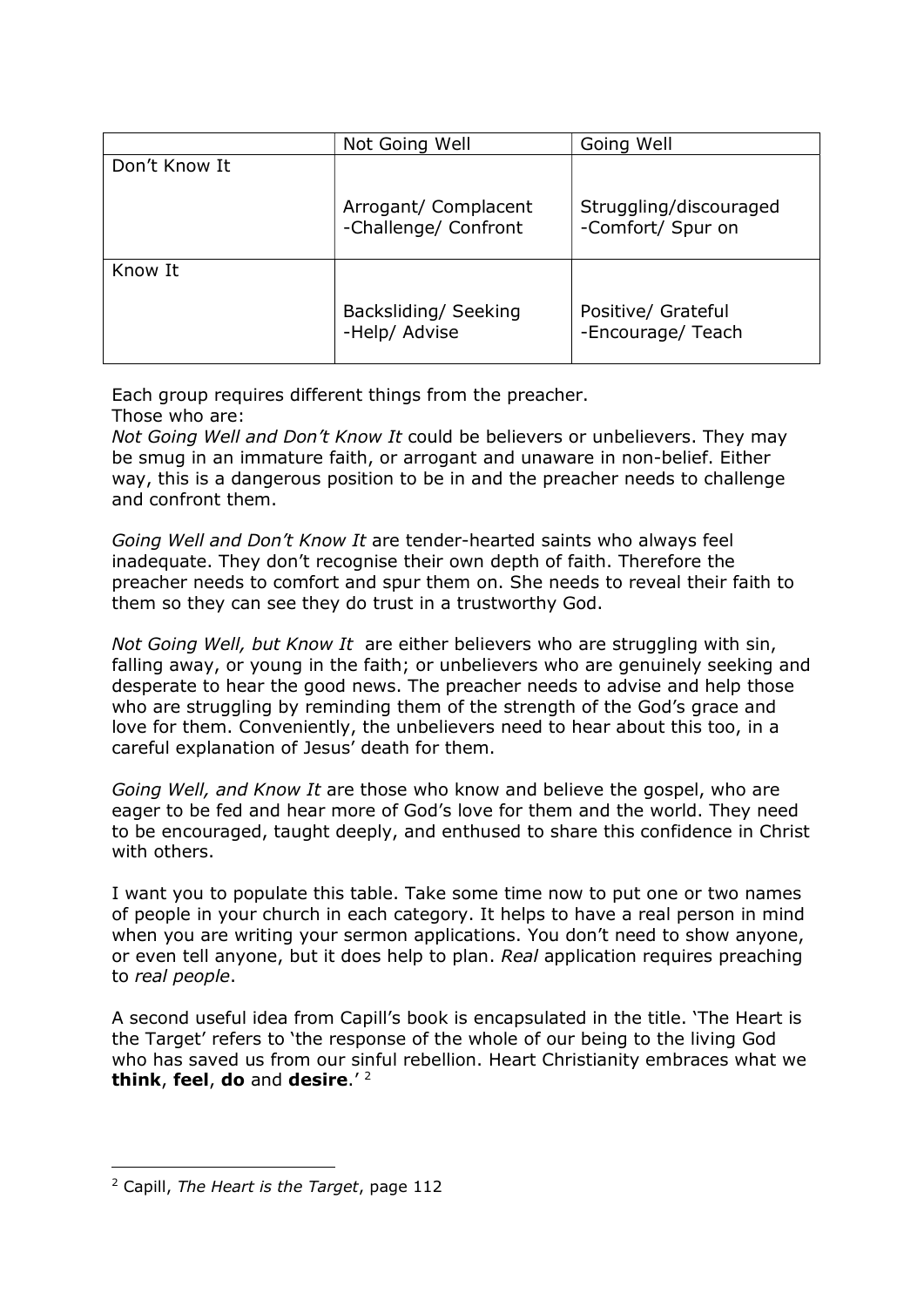Therefore our applications need to connect with all those aspects of our lives, and we, as preachers, are aiming for regeneration in 'mind, conscience, will and passions'.



If we are aiming to shift our listeners from 'darkened mind to enlightened mind, seared conscience to renewed conscience, rebellious will to transformed will and ungodly passions to godly passions' then we need to be very deliberate and thoughtful.

Having introduced the idea that there are different aspects of a person we need to address in application, Capill then helps us explore those aspects by providing questions to consider in each category.

Those questions help the preacher consider the issue from different angles and as a consequence help us to move beyond the stolid and well worn 'read your Bible more and pray more' applications.

## $MIND<sup>3</sup>$

What are the central truths of the text that people must know and believe? How can I make those clear; demonstrate their importance? What wrong ways of thinking about this truth will I oppose? How will these truths help people? What might stop them believing this? Will they buy it, how can I help them buy it?

## **CONSCIENCE**

What in the text should convict, challenge? What truths do people need to become deeply convicted of? What failures sins, or omissions should people be convicted of? In what ways should people be testing and examining themselves? What would justify a clear conscience? An oversensitive conscience? A seared conscience?

<sup>-</sup><sup>3</sup> Capill, The Heart is the Target, page 112-116